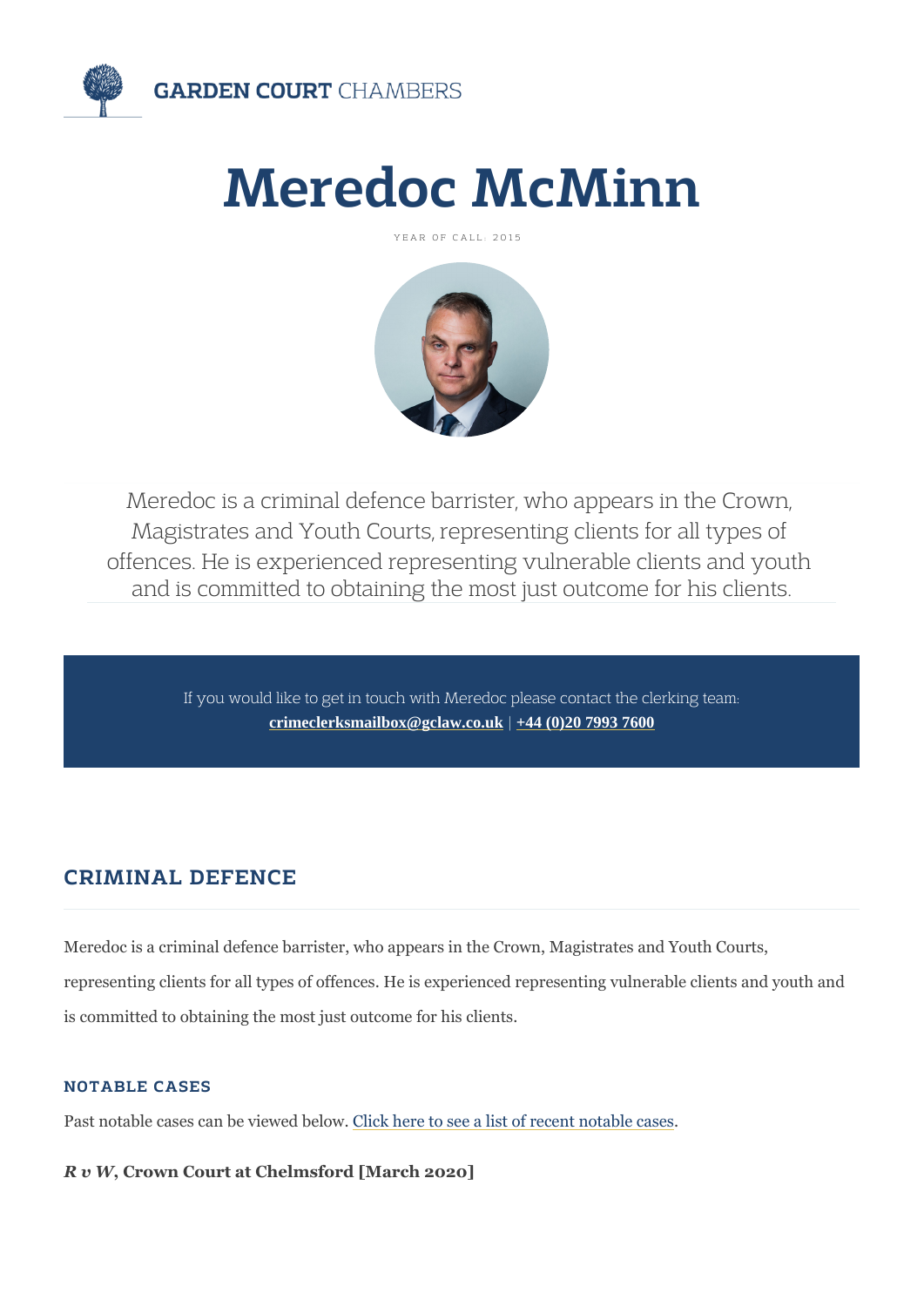Following representations, the Crown offered no evidence in a theft case in which there is CCTV evidence and the defendant admitted taking a handbag.

#### *R v O***, Crown Court at Woolwich [February 2020]**

Secured acquittal, by unanimous jury decision, following trial for possession of an offensive weapon, in which the client was involved in a fight using the weapon on the high street, which was caught on CCTV, and he had fled the scene.

#### *R v L***, Crown Court at Isleworth [January 2020]**

Secured acquittal in a two-day appeal against conviction for assault on vulnerable neighbours and criminal damage of their property.

#### *R v B***, Crown Court at Isleworth [December 2019]**

Successful half-time submission to the Judge to dismiss case against client for serious charge of coercive and controlling behaviour against ex-partner. On the remaining two counts of assault, the Jury unanimously acquitted on one, and acquitted by a majority on the other.

#### *R v R***, Youth Court at Basingstoke [November 2019]**

Crown offered no evidence in relation to charges of PWITS class A based on an NCA conclusive decision that the youth had been trafficked and exploited, per the Modern Slavery Act 2015, and this is despite previous charges for the same offence. Further to a sentencing note, obtained non-custodial sentence for second conviction for possession of a knife as youth was under the age for mandatory minimum sentencing.

#### *R v S***, Crown Court at Oxford [September 2019]**

Obtained Suspended Sentence order for client who pleaded guilty on day of trial to two counts of Possession with Intent to Supply class A drugs - an exceptionally low sentence and outside Sentencing Council Guidelines for the offence.

#### *R v D***, Crown Court at Wood Green [August 2019]**

Obtained Community Order for client who pleaded guilty to multiple counts of burglary, handling, and an assault on an emergency worker.

#### *R v F***, Crown Court at Oxford [July 2019]**

Obtained Suspended Sentence order for client who pleaded guilty to two charges of Possession with Intent to Supply class A drugs, an exceptionally low sentence and outside Sentencing Council Guidelines for the offence.

#### *R v E***, Crown Court at St Albans [June 2019]**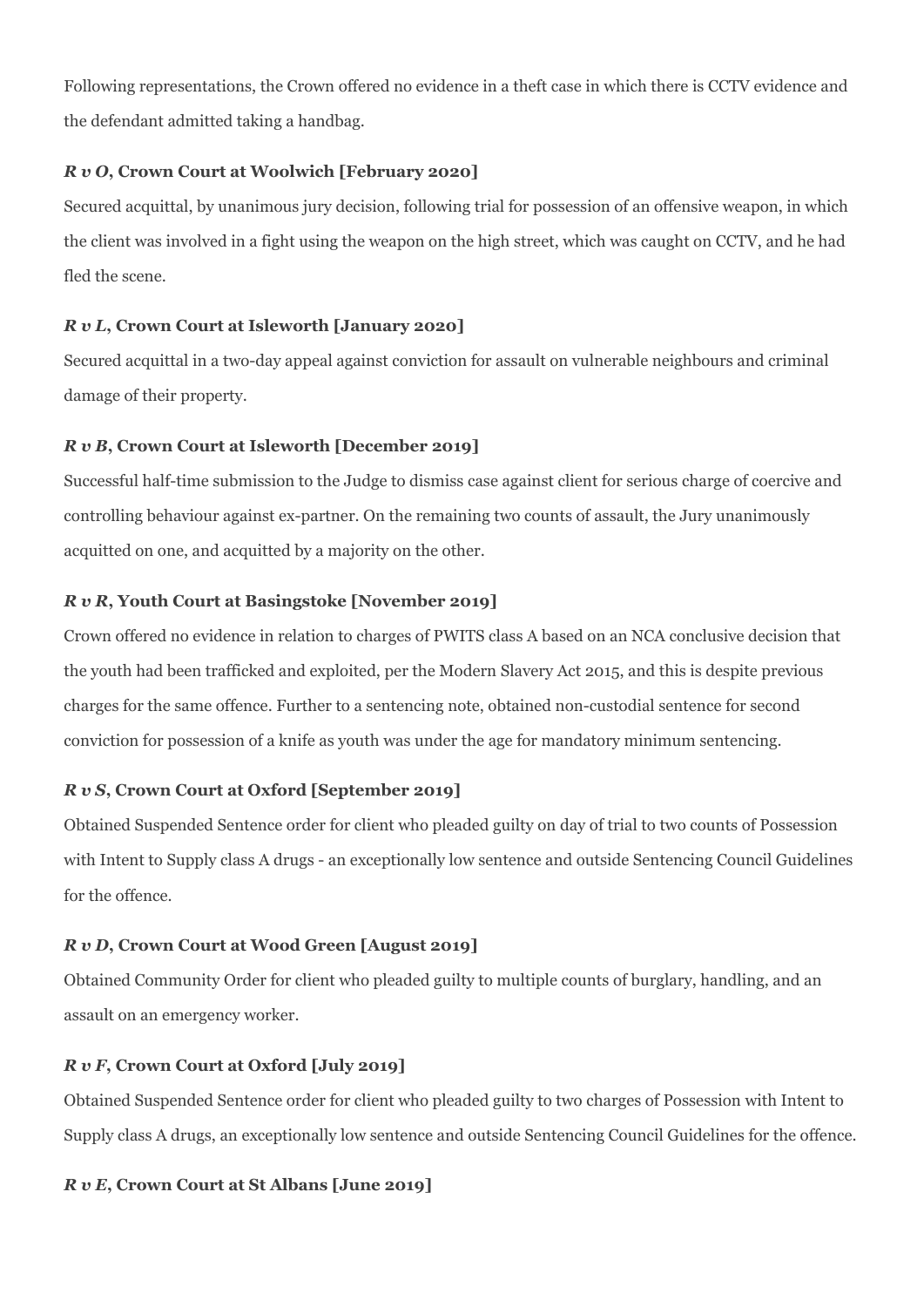Obtained Suspended Sentence order for client who pleaded guilty to a complicated matter of fraud by false representation that involved taking a vulnerable person from their guardians and obtaining money from the guardians under false pretences.

#### *R v E***, Crown Court at Lewes [March 2019]**

Obtained Suspended Sentence order for client who pleaded guilty to production of cannabis, a class B drug, in a sizable quantity; and had previous related convictions.

#### *R v H***, Crown Court at Oxford [January 2019]**

Secured acquittal, by unanimous jury decision, following two-day trial for theft, in which former live-in care worker was accused of stealing money from disabled elderly charge.

#### *R v L***, Crown Court at Isleworth [January 2019]**

Secured acquittal, by unanimous jury decision, following three-day trial for co-defendant charged with higher category offence of causing actual bodily harm, and involvement in the incident was not disputed.

#### *R v A***, Crown Court at Isleworth [January 2019]**

Secured unanimous decision by jury in a fact-finding hearing that the defendant, who had been found unfit to plead, had not committed offence of possession of an imitation firearm with intent, despite admitting to presence and possession of imitation firearm, and having the imitation firearm produced in court.

#### *R v H***, Crown Court at Blackfriars [July 2018]**

Client pleaded guilty to second offence of possession of a knife, for which there is a mandatory minimum sentence of six months, however, exceptionally, obtained for client a suspended sentence with requirement of a three-month curfew and limited mental health treatment.

#### *R v L***, Crown Court at Birmingham [July 2018]**

Client had pleaded to charges of ABH and controlling and coercive behaviour involving ex-partner (children had been present) and, despite vigorous opposition from Crown prosecutor, was able to obtain for client a suspended sentence. To this end, I called a character witness who attested to client suffering PTSD as an exsolider.

#### *R v E***, Cardiff Magistrates Court [July 2018]**

Successfully defended client in case in which he and co-defendants had been charged with failing to leave a protest (against an arms fair) after police had ordered them to do so.

#### *R v W***, Crown Court at Newcastle [April 2018]**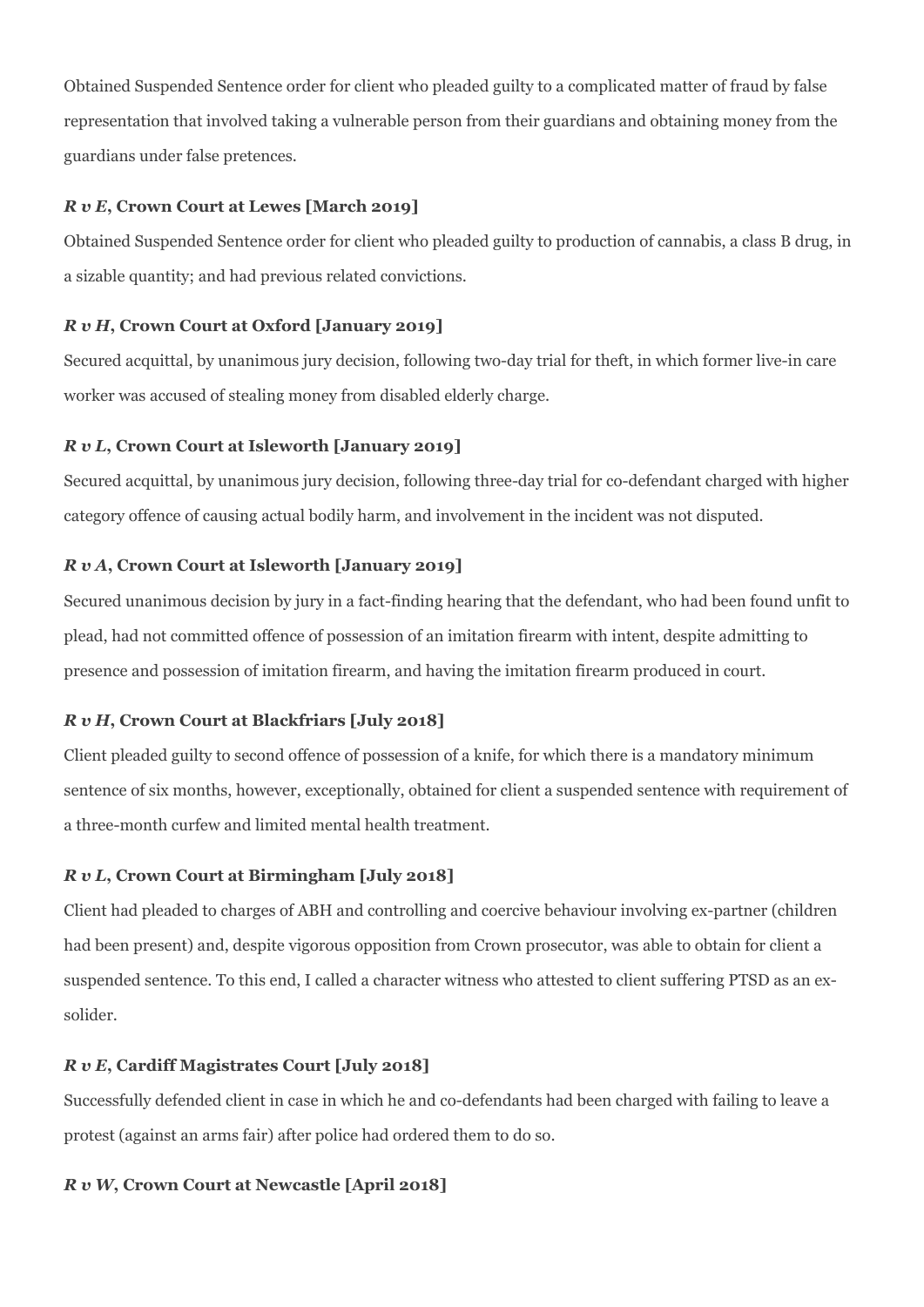Represented client in a confiscation hearing, at which it was determined that the benefit amount was in excess of a quarter million pounds and, although there had been questions regarding ownership of land, the available assets were put at less than a hundred pounds.

#### *R v T***, Crown Court at Oxford [April 2018]**

Secured acquittal for client at trial on a charge of burglary of a dwelling. The Crown's forensic expert report proving the client's presence was accepted; and the client declined to give evidence. He was found not guilty by a unanimous verdict.

#### *R v Q***, Crown Court at Inner London [March 2018]**

Secured acquittal for client at trial on a charge of witness intimidation, specifically of threatening to throw acid over an elderly woman. He had previously pleaded guilty to burgling the complainant's house, which was admitted in trial. He also gave evidence that he had lied in his police interview.

#### *R v S***, Crown Court at Chelmsford [January 2018]**

Obtained a two-year suspended sentence after the Defendant pleaded guilty to fraud involving £87,000 taken from a small business while she was working as the bookkeeper, and which had threatened the viability of the business.

#### *R v A***, Crown Court at Harrow [August 2017]**

Obtain a two-year suspected sentence, with a period of curfew and unpaid work, after the Defendant pleaded guilty to two counts of PWITS class A drugs, and one of class B drugs; and he had accepted confiscation of £8000 found on arrest.

#### *R v T***, Crown Court at Inner London [August 2017]**

Obtained a two-year suspended sentence after the Defendant pleaded guilty, after the beginning of trial, to Possessing Identity Documents with Improper Intent. At the time of the offence he was driving another's car, had no license or insurance, and was in possession of cannabis.

#### *R v W***, Crown Court at Snaresbrook [June 2017]**

Obtained for the client a three-year community order, with an unpaid work requirement, after the client pleaded guilty to twelve counts of Possession With Intent to Supply drugs including class A, B and C. He had also been charged and pleaded guilty to an offence of possession of class A drugs that had occurred after being charged for the multiple PWITS offences.

#### *R v R***, Crown Court at Inner London [May 2017]**

Defendant pleaded guilty to a charge of Dangerous Driving while she was drunk, which had resulted in injury,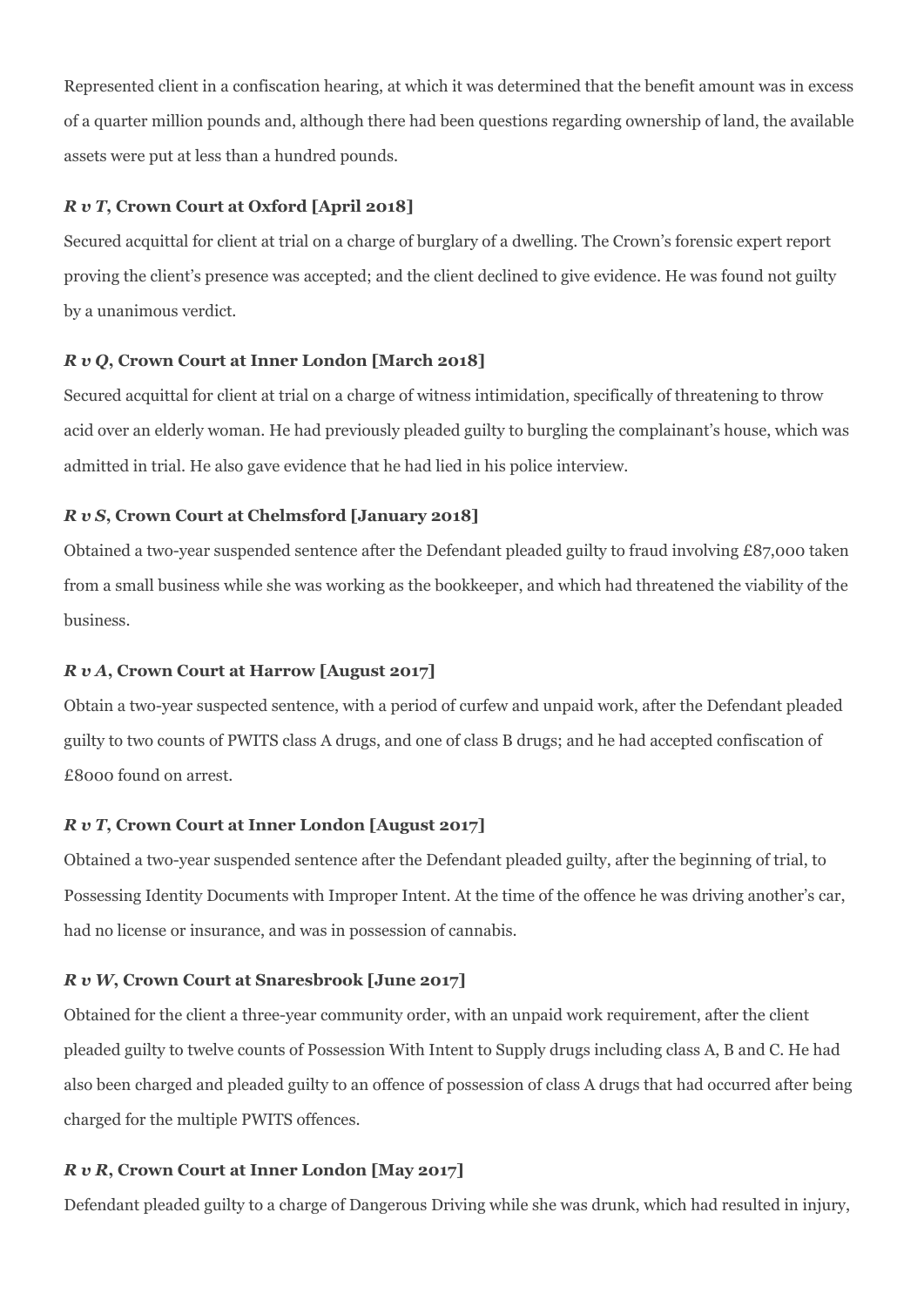which may be permanent, to another driver who had got out of his car and Obtained a Suspended Sentence Order of eight months custody suspended treatment, driving disqualification of 3 years, and  $£2000$  compensation to

R v MCrown Court at Woolwich [April 2017]

Secured an acquittal on appeal against conviction for assault by beating pushed his ex-girlfriend out of a moving car and then attacked her at a bu witnessed by two off-duty police officers.

## PROTEST RIGHTS

Meredoc has a nascent but successful practice in defending protest cases protests himself, notably against the arms trade, and so he understands t approach of the prosecution. He is available for instruction in any type of

#### NOTABLE CASES

Past notable cases can b@livike wheed eb edoswee a list of recent notable cases

R v lat CC Westminster in Octobeire 201p and pot guilty to public order of protesting a march by a far-right group, and the Crown subsequently drop

R v Bat MC Teesside in Octo-belef 2e0n1d&ed an environmental protester and, although unsuccessful, advised to appeal, and the case was subsequently dismisse prosecution s failure to meet disclosure obligations which they had also f (submission regarding lack of disclosure had been refused in Magistrates).

R v lat MC Medway in Octobes 1200c1e8s sfully defended a father who held a pe government offices because he was denied access to his teenage son who the son wanted his father to have access).

R v Eat MC Cardiff in Julys20 t8ssfully defended client in case in which he been charged with failing to leave a protest (against an arms fair) after p

# YOUTH JUSTICE & CHILD RIGHTS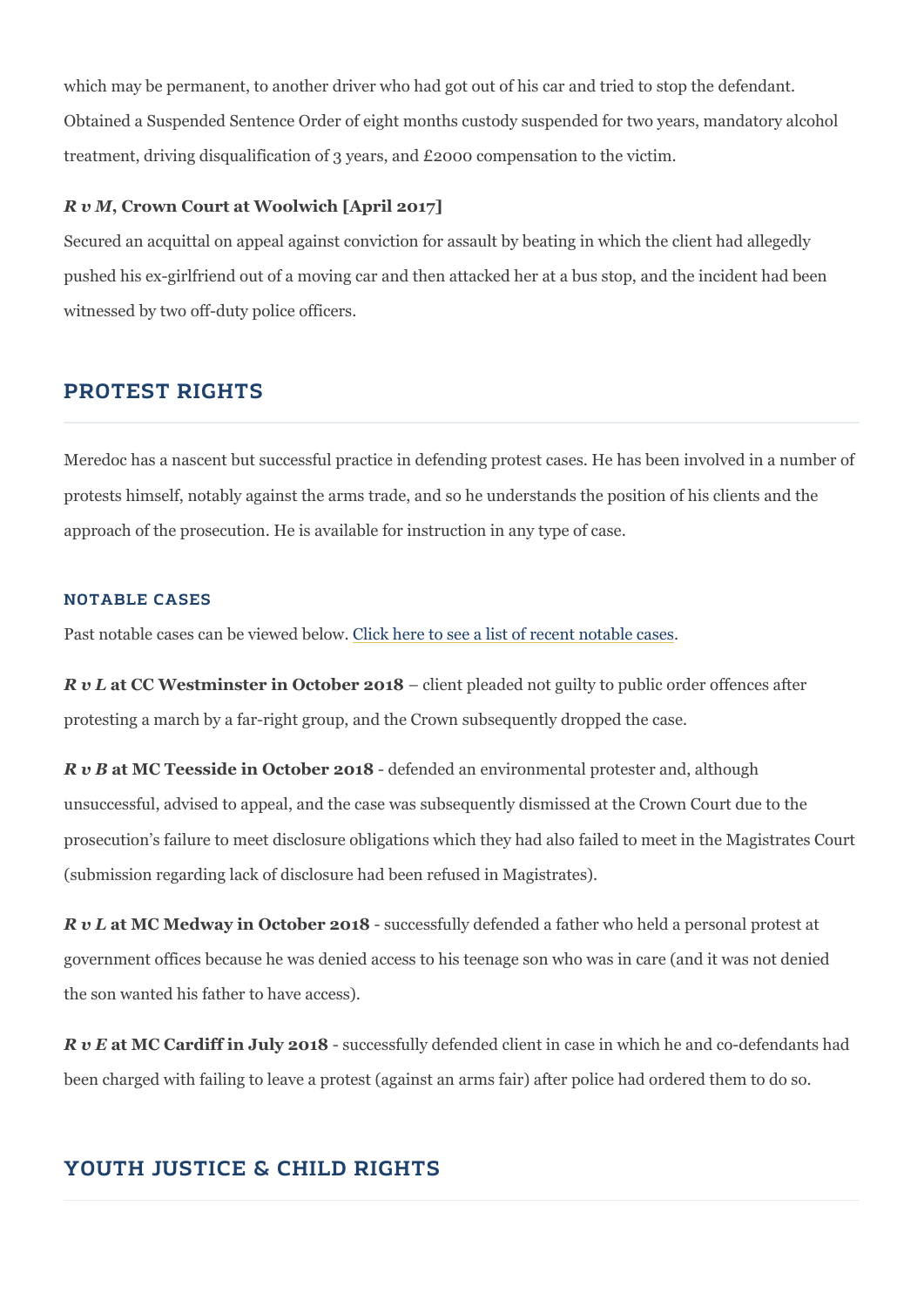Meredoc has over five years experience defending children and young pe and Crown Court. He has dealt with a range of cases, from: possession of including those exploited by Organised Crime Groups; to robberies and ag assault, including s18 offences. He is also experienced in dealing with ch trafficked for the purpose of criminal activity, using the s45 Modern Slave National Referral Mechanism (NRM) reasonable grounds decisions and cor Competent Authority (SCA), and making representations to the CPS on the Court.

A vast number of child and young defendants are dealing with trauma from neglect, and many have resulting mental health issues (both diagnosed ard not). Meredocal not consideration of the welfare of the children that he defends is central in works closely with the Youth Offending Team, and where applicable socia psychologists, to ensure the most just and effective outcome.

## BACKGROUND

Prior to becoming a barrister Meredoc worked for the United Nations for t humanitarian affairs and post-conflict stabilisation in the Balkans, includ and, more briefly, Somalia. Meredoc held increasingly senior positions wi application of international and humanitarian law; leading negotiation wit government counterparts; monitoring implementation of international peac humanitarian response.

## PUBLICATIONS

'Working Paper on Human Shields- An overview of International and UK la commissioned by Barrister Caroline Haughey, member of the Prime Minister January 2017.

'The Case for International Humanitarian Law to also Apply to Internal/No Armed Confl Gtay's Inn Student Law Journal, November 2015

['Supporting Education for Romani Children in](http://www.errc.org/article/supporting-education-for-romani-children-in-bijeljinabosnia/2810) 'Bwith i Dhan Bjoes ai Colakovic, Eu